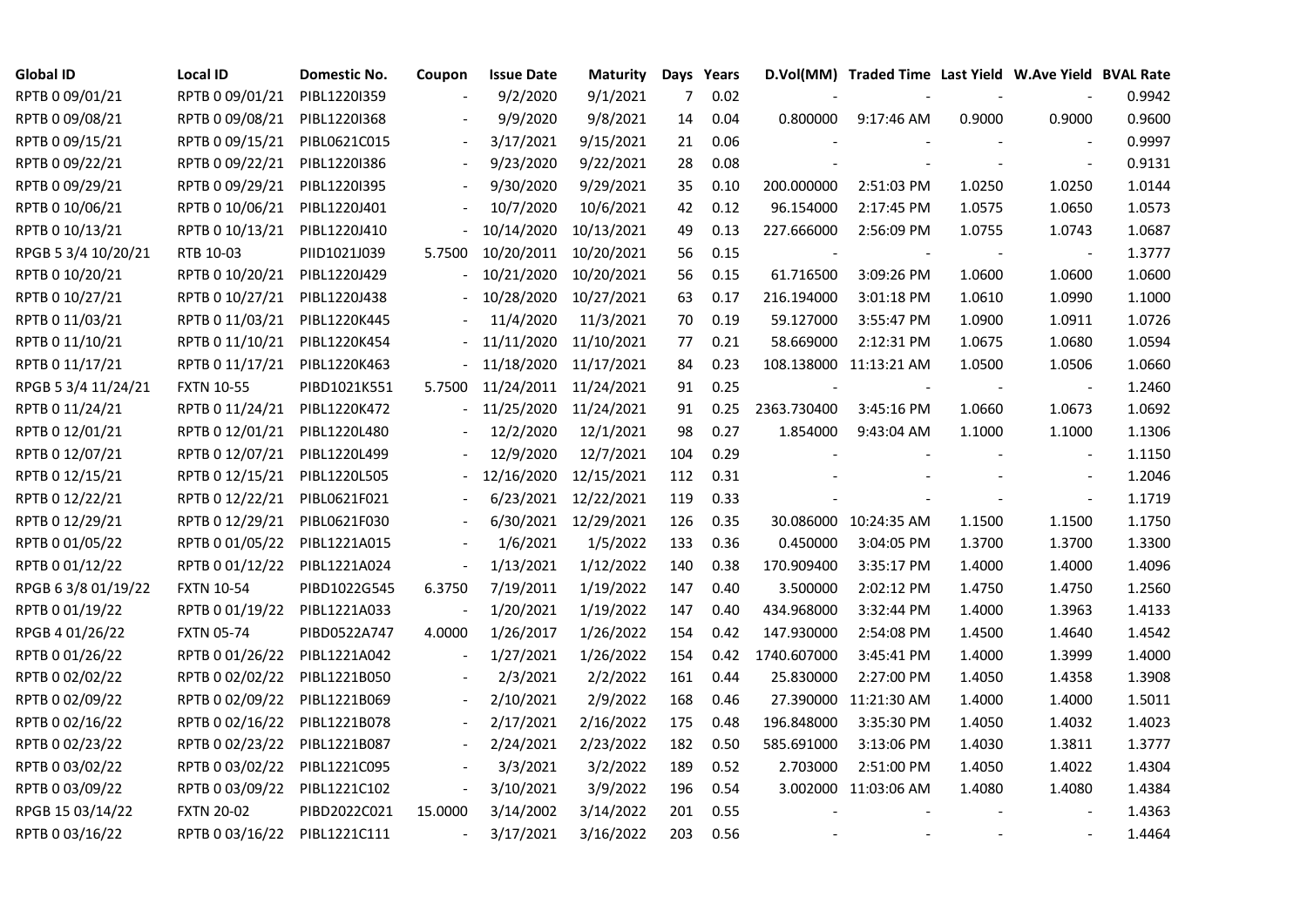| <b>Global ID</b>     | <b>Local ID</b>   | Domestic No. | Coupon                   | <b>Issue Date</b> | <b>Maturity</b>       |     | Days Years |                | D.Vol(MM) Traded Time Last Yield W.Ave Yield BVAL Rate |        |                          |        |
|----------------------|-------------------|--------------|--------------------------|-------------------|-----------------------|-----|------------|----------------|--------------------------------------------------------|--------|--------------------------|--------|
| RPTB 0 03/23/22      | RPTB 0 03/23/22   | PIBL1221C120 |                          | 3/24/2021         | 3/23/2022             | 210 | 0.58       |                |                                                        |        |                          | 1.4050 |
| RPTB 0 03/30/22      | RPTB 0 03/30/22   | PIBL1221C139 |                          | 3/31/2021         | 3/30/2022             | 217 | 0.59       |                |                                                        |        |                          | 1.4657 |
| RPTB 0 04/06/22      | RPTB 0 04/06/22   | PIBL1221D147 |                          | 4/7/2021          | 4/6/2022              | 224 | 0.61       |                |                                                        |        | $\blacksquare$           | 1.4681 |
| RPTB 0 04/13/22      | RPTB 0 04/13/22   | PIBL1221D156 | $\overline{\phantom{a}}$ | 4/14/2021         | 4/13/2022             | 231 | 0.63       |                |                                                        |        | $\blacksquare$           | 1.4691 |
| RPTB 0 04/20/22      | RPTB 0 04/20/22   | PIBL1221D165 | $\blacksquare$           | 4/21/2021         | 4/20/2022             | 238 | 0.65       |                |                                                        |        | $\blacksquare$           | 1.4104 |
| RPTB 0 04/27/22      | RPTB 0 04/27/22   | PIBL1221D174 |                          | 4/28/2021         | 4/27/2022             | 245 | 0.67       |                |                                                        |        |                          | 1.4971 |
| RPTB 0 05/04/22      | RPTB 0 05/04/22   | PIBL1221E182 |                          | 5/5/2021          | 5/4/2022              | 252 | 0.69       | 293.018000     | 2:07:55 PM                                             | 1.5150 | 1.5107                   | 1.5047 |
| RPTB 0 05/11/22      | RPTB 0 05/11/22   | PIBL1221E191 |                          | 5/12/2021         | 5/11/2022             | 259 | 0.71       | 1.500000       | 2:30:57 PM                                             | 1.4650 | 1.4650                   | 1.5120 |
| RPTB 0 05/18/22      | RPTB 0 05/18/22   | PIBL1221E208 |                          | 5/19/2021         | 5/18/2022             | 266 | 0.73       | 1.500000       | 2:30:55 PM                                             | 1.4650 | 1.4650                   | 1.5181 |
| RPTB 0 05/25/22      | RPTB 0 05/25/22   | PIBL1221E217 |                          | 5/26/2021         | 5/25/2022             | 273 | 0.75       | 102.575000     | 2:15:33 PM                                             | 1.5850 | 1.5832                   | 1.5850 |
| RPTB 0 06/01/22      | RPTB 0 06/01/22   | PIBL1221F225 | $\overline{\phantom{a}}$ | 6/2/2021          | 6/1/2022              | 280 | 0.77       |                |                                                        |        | $\overline{\phantom{a}}$ | 1.5397 |
| RPTB 0 06/08/22      | RPTB 0 06/08/22   | PIBL1221F234 |                          | 6/9/2021          | 6/8/2022              | 287 | 0.79       | 150.000000     | 3:20:40 PM                                             | 1.5650 | 1.5650                   | 1.5658 |
| RPTB 0 06/15/22      | RPTB 0 06/15/22   | PIBL1221F243 | $\overline{\phantom{a}}$ | 6/16/2021         | 6/15/2022             | 294 | 0.81       |                | 2.400000 10:45:50 AM                                   | 1.5250 | 1.5250                   | 1.5670 |
| RPTB 0 06/22/22      | RPTB 0 06/22/22   | PIBL1221F252 |                          | 6/23/2021         | 6/22/2022             | 301 | 0.82       |                | 35.000000 10:18:19 AM                                  | 1.5350 | 1.5350                   | 1.5594 |
| RPTB 0 06/29/22      | RPTB 0 06/29/22   | PIBL1221F261 | $\frac{1}{2}$            | 6/30/2021         | 6/29/2022             | 308 | 0.84       |                |                                                        |        | $\overline{\phantom{a}}$ | 1.5737 |
| RPGB 4 3/4 07/04/22  | <b>FXTN 03-24</b> | PIBD0322G247 | 4.7500                   | 7/4/2019          | 7/4/2022              | 313 | 0.86       | 17.875000      | 2:02:10 PM                                             | 1.5000 | 1.5000                   | 1.5400 |
| RPTB 0 07/06/22      | RPTB 0 07/06/22   | PIBL1221G279 |                          | 7/7/2021          | 7/6/2022              | 315 | 0.86       |                | 8.075000 11:30:23 AM                                   | 1.5550 | 1.5550                   | 1.5688 |
| RPTB 0 07/13/22      | RPTB 0 07/13/22   | PIBL1221G288 | $\overline{\phantom{a}}$ | 7/14/2021         | 7/13/2022             | 322 | 0.88       |                | 104.800000 11:58:34 AM                                 | 1.5950 | 1.5950                   | 1.5950 |
| RPTB 0 07/20/22      | RPTB 0 07/20/22   | PIBL1221G297 | $\blacksquare$           | 7/21/2021         | 7/20/2022             | 329 | 0.90       |                | 3.000000 11:33:56 AM                                   | 1.6000 | 1.6000                   | 1.5916 |
| RPTB 0 07/27/22      | RPTB 0 07/27/22   | PIBL1221G304 | $\blacksquare$           | 7/28/2021         | 7/27/2022             | 336 | 0.92       | 43.029000      | 3:18:44 PM                                             | 1.6000 | 1.5963                   | 1.6000 |
| RPGB 4 7/8 08/02/22  | <b>FXTN 10-56</b> | PIBD1022H562 | 4.8750                   | 8/2/2012          | 8/2/2022              | 342 | 0.94       | $\blacksquare$ |                                                        |        | $\blacksquare$           | 1.5758 |
| RPTB 0 08/03/22      | RPTB 0 08/03/22   | PIBL1221H312 |                          | 8/4/2021          | 8/3/2022              | 343 | 0.94       | 102.300000     | 2:18:42 PM                                             | 1.5800 | 1.5899                   | 1.5956 |
| RPTB 0 08/10/22      | RPTB 0 08/10/22   | PIBL1221H321 |                          | 8/11/2021         | 8/10/2022             | 350 | 0.96       |                |                                                        |        |                          | 1.6006 |
| RPTB 0 08/17/22      | RPTB 0 08/17/22   | PIBL1221H330 |                          | 8/18/2021         | 8/17/2022             | 357 | 0.98       |                | 17.771400 11:41:49 AM                                  | 1.5975 | 1.5984                   | 1.5814 |
| RPTB 0 08/24/22      | RPTB 0 08/24/22   | PIBL1221H349 | $\blacksquare$           | 8/25/2021         | 8/24/2022             | 364 | 1.00       | 532.883800     | 3:51:24 PM                                             | 1.6000 | 1.5969                   | 1.5961 |
| RPGB 4 3/4 09/13/22  | <b>FXTN 10-57</b> | PIBD1022I570 | 4.7500                   | 9/13/2012         | 9/13/2022             | 384 | 1.05       |                |                                                        |        | $\overline{\phantom{a}}$ | 1.6158 |
| RPGB 12 3/4 10/17/22 | <b>FXTN 20-03</b> | PIBD2022J033 | 12.7500                  |                   | 10/17/2002 10/17/2022 | 418 | 1.14       |                |                                                        |        | $\overline{\phantom{a}}$ | 1.6485 |
| RPGB 4 5/8 12/04/22  | RTB 05-11         | PIID0522L114 | 4.6250                   | 12/4/2017         | 12/4/2022             | 466 | 1.28       | 13.500000      | 3:07:42 PM                                             | 1.6500 | 1.7308                   | 1.7128 |
| RPGB 4 12/06/22      | <b>FXTN 10-58</b> | PIBD1022L585 | 4.0000                   | 12/6/2012         | 12/6/2022             | 468 | 1.28       |                |                                                        |        | $\overline{\phantom{a}}$ | 1.6238 |
| RPGB 4 3/8 02/11/23  | RTB 03-10         | PIID0323B101 | 4.3750                   | 2/11/2020         | 2/11/2023             | 535 | 1.47       | 1.700000       | 2:26:47 PM                                             | 1.7500 | 1.7647                   | 1.7548 |
| RPGB 13 02/20/23     | <b>FXTN 20-04</b> | PIBD2023B048 | 13.0000                  | 2/20/2003         | 2/20/2023             | 544 | 1.49       |                |                                                        |        |                          | 1.7696 |
| RPGB 5 1/2 03/08/23  | <b>FXTN 05-75</b> | PIBD0523C752 | 5.5000                   | 3/8/2018          | 3/8/2023              | 560 | 1.53       | 5.000000       | 2:57:07 PM                                             | 1.7250 | 1.8050                   | 1.7090 |
| RPGB 3 1/2 04/21/23  | <b>FXTN 07-58</b> | PIBD0723D588 | 3.5000                   | 4/21/2016         | 4/21/2023             | 604 | 1.65       |                |                                                        |        |                          | 1.6969 |
| RPGB 11 7/8 05/29/23 | <b>FXTN 20-05</b> | PIBD2023E054 | 11.8750                  | 5/29/2003         | 5/29/2023             | 642 | 1.76       |                |                                                        |        |                          | 1.8639 |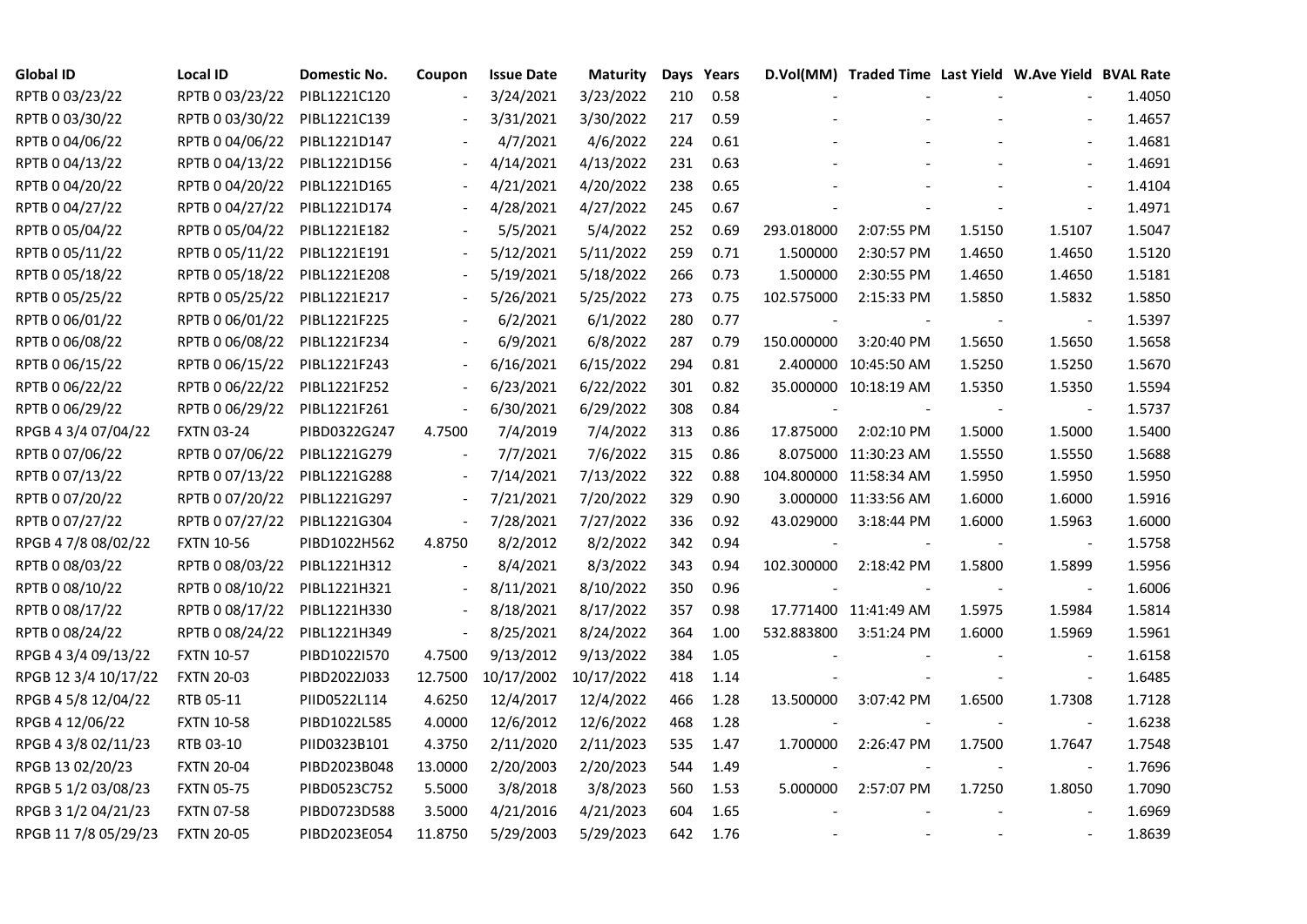| <b>Global ID</b>     | <b>Local ID</b>   | Domestic No. | Coupon  | <b>Issue Date</b> | <b>Maturity</b>  |     | Days Years |             | D.Vol(MM) Traded Time Last Yield W.Ave Yield BVAL Rate |                |                          |        |
|----------------------|-------------------|--------------|---------|-------------------|------------------|-----|------------|-------------|--------------------------------------------------------|----------------|--------------------------|--------|
| RPGB 3 1/4 08/15/23  | RTB 10-04         | PIID1023H046 | 3.2500  | 8/15/2013         | 8/15/2023        | 720 | 1.97       | 601.620000  | 3:09:34 PM                                             | 2.1000         | 1.9899                   | 1.9878 |
| RPGB 2 3/8 09/10/23  | <b>FXTN 03-25</b> | PIBD0323I252 | 2.3750  | 9/10/2020         | 9/10/2023        | 746 | 2.04       |             |                                                        |                |                          | 2.0156 |
| RPGB 11 3/8 10/23/23 | <b>FXTN 20-06</b> | PIBD2023J068 | 11.3750 | 10/23/2003        | 10/23/2023       | 789 | 2.16       |             |                                                        |                | $\blacksquare$           | 2.0035 |
| RPGB 2 3/8 03/09/24  | RTB 03-11         | PIID0324C115 | 2.3750  | 3/9/2021          | 3/9/2024         | 927 | 2.54       | 357.035000  | 3:39:24 PM                                             | 2.2400         | 2.1959                   | 2.1986 |
| RPGB 6 1/4 03/12/24  | RTB 05-12         | PIID0524C129 | 6.2500  | 3/12/2019         | 3/12/2024        | 930 | 2.55       | 3.000000    | 9:39:16 AM                                             | 2.2000         | 2.1792                   | 2.2747 |
| RPGB 4 1/2 04/20/24  | <b>FXTN 07-59</b> | PIBD0724D595 | 4.5000  | 4/20/2017         | 4/20/2024        | 969 | 2.65       |             |                                                        |                | $\blacksquare$           | 2.1751 |
| RPGB 12 3/8 06/03/24 | <b>FXTN 20-07</b> | PIBD2024F075 | 12.3750 | 6/3/2004          | 6/3/2024 1,013   |     | 2.77       |             |                                                        |                | $\blacksquare$           | 2.2168 |
| RPGB 12 7/8 08/05/24 | <b>FXTN 20-08</b> | PIBD2024H086 | 12.8750 | 8/5/2004          | 8/5/2024 1,076   |     | 2.95       |             |                                                        |                | $\blacksquare$           | 2.2765 |
| RPGB 4 1/8 08/20/24  | <b>FXTN 10-59</b> | PIBD1024H595 | 4.1250  | 8/20/2014         | 8/20/2024 1,091  |     | 2.99       |             |                                                        |                |                          | 2.3048 |
| RPGB 4 1/4 10/17/24  | <b>FXTN 05-76</b> | PIBD0524J762 | 4.2500  | 10/17/2019        | 10/17/2024 1,149 |     | 3.15       | 200.200000  | 3:54:20 PM                                             | 2.3950         | 2.4112                   | 2.4067 |
| RPGB 13 3/4 11/11/24 | <b>FXTN 20-09</b> | PIBD2024K091 | 13.7500 | 11/11/2004        | 11/11/2024 1,174 |     | 3.21       |             |                                                        |                | $\blacksquare$           | 2.3714 |
| RPGB 5 3/4 04/12/25  | FXTN 07-61        | PIBD0725D618 | 5.7500  | 4/12/2018         | 4/12/2025 1,326  |     | 3.63       |             |                                                        |                | $\blacksquare$           | 2.5279 |
| RPGB 12 1/8 04/14/25 | <b>FXTN 20-10</b> | PIBD2025D103 | 12.1250 | 4/14/2005         | 4/14/2025 1,328  |     | 3.64       |             |                                                        |                | $\blacksquare$           | 2.5214 |
| RPGB 2 5/8 08/12/25  | RTB 05-13         | PIID0525H130 | 2.6250  | 8/12/2020         | 8/12/2025 1,448  |     | 3.96       | 426.710000  | 3:38:22 PM                                             | 2.5900         | 2.5866                   | 2.5865 |
| RPGB 3 5/8 09/09/25  | <b>FXTN 10-60</b> | PIBD10251608 | 3.6250  | 9/9/2015          | 9/9/2025 1,476   |     | 4.04       | 70.000000   | 3:17:28 PM                                             | 2.6000         | 2.6000                   | 2.5966 |
| RPGB 12 1/8 10/20/25 | <b>FXTN 20-11</b> | PIBD2025J116 | 12.1250 | 10/20/2005        | 10/20/2025 1,517 |     | 4.15       |             |                                                        |                |                          | 2.7065 |
| RPGB 18 1/4 11/29/25 | <b>FXTN 25-01</b> | PIBD2525K015 | 18.2500 | 11/29/2000        | 11/29/2025 1,557 |     | 4.26       |             |                                                        |                | $\overline{\phantom{a}}$ | 2.7463 |
| RPGB 10 1/4 01/19/26 | <b>FXTN 20-12</b> | PIBD2026A122 | 10.2500 | 1/19/2006         | 1/19/2026 1,608  |     | 4.40       |             |                                                        |                | $\blacksquare$           | 2.7969 |
| RPGB 6 1/4 02/14/26  | <b>FXTN 07-62</b> | PIBD0726B627 | 6.2500  | 2/14/2019         | 2/14/2026 1,634  |     | 4.47       |             |                                                        |                |                          | 2.6770 |
| RPGB 3 3/8 04/08/26  | <b>FXTN 05-77</b> | PIBD0526D772 | 3.3750  | 4/8/2021          | 4/8/2026 1,687   |     | 4.62       | 558.050000  | 3:39:59 PM                                             | 2.7350         | 2.7683                   | 2.7797 |
| RPGB 3 1/2 09/20/26  | RTB 10-05         | PIID1026I057 | 3.5000  | 9/20/2016         | 9/20/2026 1,852  |     | 5.07       | 2.200000    | 2:30:12 PM                                             | 3.5000         | 3.2527                   | 2.9822 |
| RPGB 6 1/4 10/20/26  | RTB 15-01         | PIID1526J019 | 6.2500  | 10/20/2011        | 10/20/2026 1,882 |     | 5.15       | 10.000000   | 3:58:20 PM                                             | 3.1500         | 3.1500                   | 3.0665 |
| RPGB 8 12/07/26      | <b>FXTN 20-13</b> | PIBD2026L139 | 8.0000  | 12/7/2006         | 12/7/2026 1,930  |     | 5.28       |             |                                                        |                |                          | 3.1106 |
| RPGB 5 3/8 03/01/27  | RTB 15-02         | PIID1527C023 | 5.3750  | 3/1/2012          | 3/1/2027 2,014   |     | 5.51       |             |                                                        |                | $\blacksquare$           | 3.1888 |
| RPGB 4 3/4 05/04/27  | <b>FXTN 10-61</b> | PIBD1027E617 | 4.7500  | 5/4/2017          | 5/4/2027 2,078   |     | 5.69       | 1002.000000 | 3:53:49 PM                                             | 3.1165         | 3.2098                   | 3.2056 |
| RPGB 8 5/8 09/06/27  | <b>FXTN 20-14</b> | PIBD2027I140 | 8.6250  | 9/6/2007          | 9/6/2027 2,203   |     | 6.03       |             |                                                        |                | $\blacksquare$           | 3.3630 |
| RPGB 6 1/4 03/22/28  | <b>FXTN 10-63</b> | PIBD1028C635 | 6.2500  | 3/22/2018         | 3/22/2028 2,401  |     | 6.57       | 729.000000  | 9:54:39 AM                                             | 3.6530         | 3.6530                   | 3.6205 |
| RPGB 3 5/8 04/22/28  | <b>FXTN 07-64</b> | PIBD0728D649 | 3.6250  | 4/22/2021         | 4/22/2028 2,432  |     | 6.66       | 261.000000  | 2:48:55 PM                                             | 3.7725         | 3.7848                   | 3.7874 |
| RPGB 3 3/4 08/12/28  | <b>FXTN 07-65</b> | PIBD0728H654 | 3.7500  | 8/12/2021         | 8/12/2028 2,544  |     | 6.97       | 14.150000   | 3:03:52 PM                                             | 3.7800         | 3.7765                   | 3.7866 |
| RPGB 9 1/2 12/04/28  | <b>FXTN 20-15</b> | PIBD2028L151 | 9.5000  | 12/4/2008         | 12/4/2028 2,658  |     | 7.28       |             |                                                        |                |                          | 3.6754 |
| RPGB 67/8 01/10/29   | <b>FXTN 10-64</b> | PIBD1029A644 | 6.8750  | 1/10/2019         | 1/10/2029 2,695  |     | 7.38       |             | 4.600000 11:52:07 AM                                   | 3.8800         | 3.8800                   | 3.7253 |
| RPGB 8 3/4 05/27/30  | <b>FXTN 20-16</b> | PIBD2030E166 | 8.7500  | 5/27/2010         | 5/27/2030 3,197  |     | 8.75       | 9.000000    | 2:27:46 PM                                             | 4.0000         | 4.0000                   | 3.9582 |
| RPGB 2 7/8 07/09/30  | <b>FXTN 10-65</b> | PIBD1030G655 | 2.8750  | 7/9/2020          | 7/9/2030 3,240   |     | 8.87       |             |                                                        |                | $\blacksquare$           | 3.8728 |
| RPGB 12 1/2 07/28/30 | <b>FXTN 25-02</b> | PIBD2530G029 | 12.5000 | 7/28/2005         | 7/28/2030 3,259  |     | 8.92       |             |                                                        | $\blacksquare$ | $\sim$                   | 3.9848 |